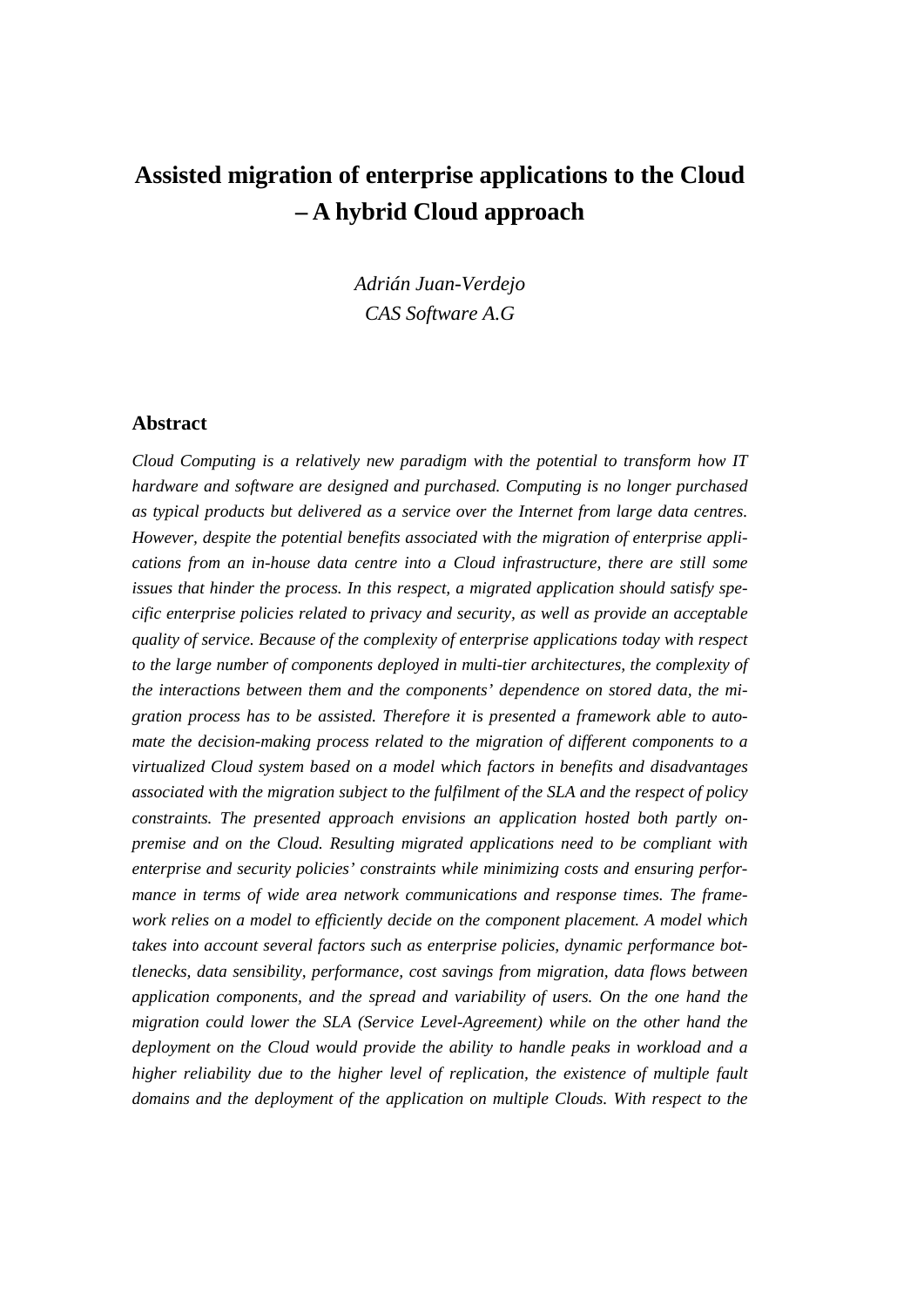*latter, it will be assessed the deployment on different Clouds depending on the constraints imposed by them. The presented framework relies on algorithms and a formal decision model in order to assist developers in migrating existing applications. With the aim of empirically evaluate the overall framework, a prototypical implementation of the framework will be used in order to support the migration to a Cloud-based environment of an existing product configurator. The empirical validation will be used to further improve the input model on which the decision-making process was founded.*

#### **1 Introduction**

Due to the fast-paced development of both processing and storage technologies, and the great adoption of the Internet, computing resources have become ubiquitously available at a cheaper price while offering powerful solutions. This trend has enabled the delivery of computing as a utility, with its resulting potential to significantly transform the information technology (IT) world (Fox & Griffith, 2009). Over the last few years, not only early adopters but an increasing number of enterprises are being attracted to Cloud-based deployments due to the promises of reducing the costs associated with their IT-related activities while maintaining, if not increasing, the quality of the service provided. Both the potential advantages and the initial success stories of Cloud Computing adoption inspire enterprises to migrate their existing applications to a Cloud-based architecture. However beneficial, the adoption of this new paradigm by enterprises implies a fundamental change in information technology provision that affects how the services they offer are devised, developed, deployed, scaled, tested, improved, updated, and even charged for (Armbrust et al., 2010). Furthermore, in addition to the technical implications of the embracement of Cloud Computing, the socio-technical and organizational effects of the adoption have to be considered (Khajeh-Hosseini, Sommerville, & Sriram, 2010). Enterprise decision makers should take a holistic approach to analyze the different implications related to the adoption of this relatively new technology. This approach considers both the technical and business-related consequences of the adoption.

From a socio-technical viewpoint, there are legal and regulatory constraints — related to enterprise-specific policies, industry-specific laws and regulations, and national privacy requirements — that have to be respected after the application and enterprise data have been migrated. On the other hand, from a more technical standpoint, the Quality of Service (QoS) requirements of the end-users have to unarguably be met in order to conform to the Service-level agreement (SLA). As a result of this service contract, developers usually have to cope with stringent requirements with regard to availability, performance and delay, while at the same time they are required to respect the aforementioned data privacy regulations. Moreover, costs in terms of wide-area communications resulting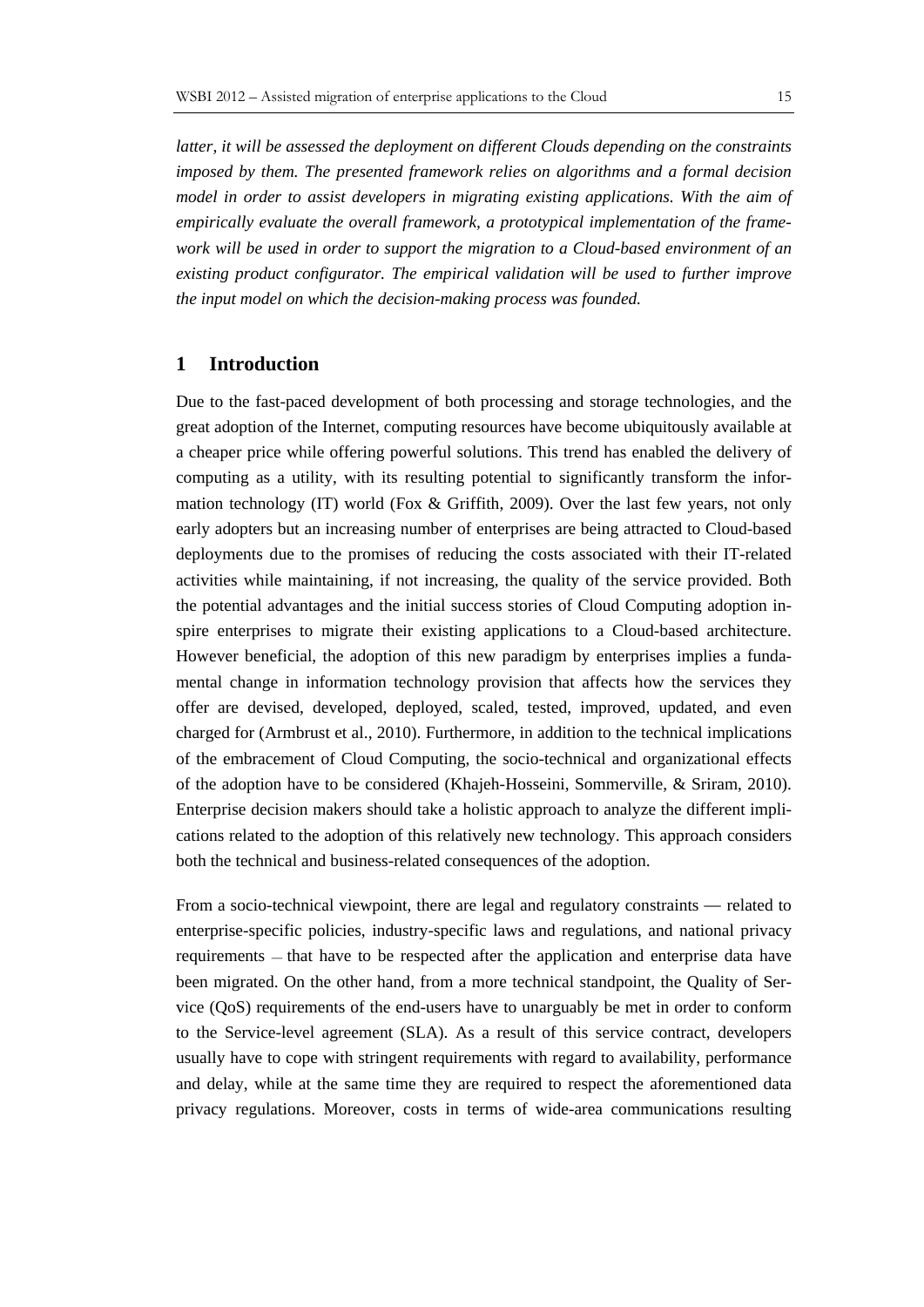from the actual migration have to be contemplated as well. All these issues call for a framework to simplify the task of migration of legacy applications to the Cloud.

# **2 Motivation**

In an effort to provide a solution for these concerns, the architecture is based on a hybrid deployment in which some parts of the application are migrated to the Cloud whereas some others are hosted on-premises within the boundaries of the enterprise to which the service is being delivered. (Calheiros, Ranjan, Beloglazov, De Rose, & Buyya, 2011). A framework is supplied in order to help professionals by providing them with a mechanism to increase application deployment flexibility, as components and data can be migrated to the Cloud while some other parts of the application are kept locally. The decision on what to migrate hinges on a strategy that strives for balance in performance, cost reduction, availability, data privacy, and enterprise policies.

As an example, let us assume that an enterprise aiming for cost reduction plans the migration to the Cloud of an application accessing patients' healthcare data. Due to national privacy requirements, databases which store sensitive data (back-end tier) have to be kept locally. This design decision might affect the performance of those application components which frequently retrieve data from local databases. The system could suffer from increased delays and response times because of the existence of interdependent parts of the application which run at separated locations. Therefore, in this case the wiser solution might be to keep locally both the data and the components which access them very often, in order to enhance performance. On the other hand, less sensitive components would be migrated to the Cloud and can be remotely accessed. As evidenced by this example, the decision of what components to migrate or to keep locally is a challenging one. Hence, the presented framework will base the deployment decision on a component placement model.

The described model for component positioning applies to typical enterprise applications today, which usually present a multi-tiered architecture. These applications are usually composed of lots of components which interact and depend on each other in a non-trivial manner. These facts motivate the delivery of a model to improve the migrating decision by taking into account many factors, namely data privacy, legal and regulatory constraints (e.g., enterprise-specific constraints), dynamic performance bottlenecks, cost reduction due to migration, data flows between application components (transactions could suffer from increased delays), increased reliability due to the presence of multiple fault domains, wide-area communication costs of migrations, and spread and variability of users.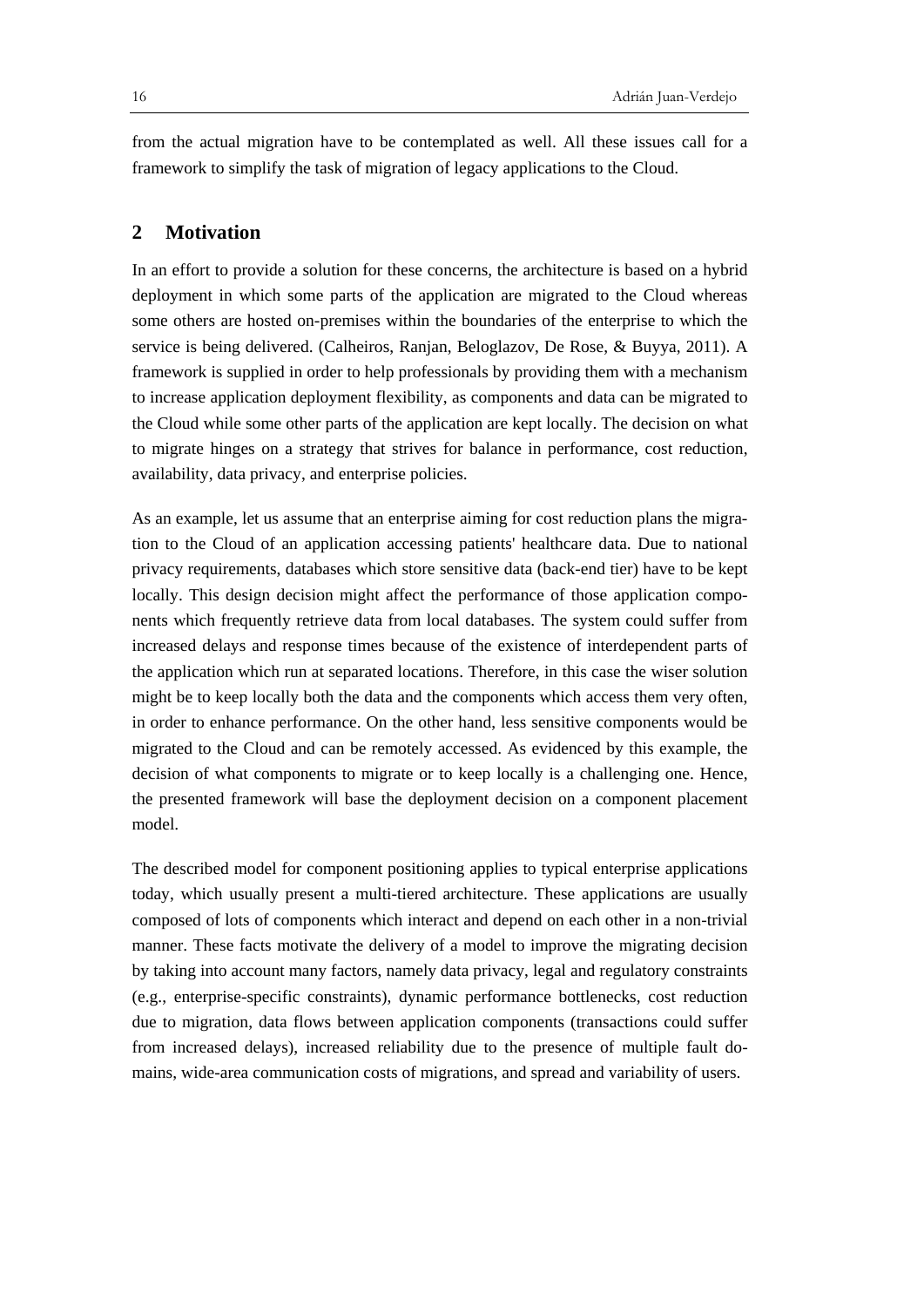The model and algorithms are evaluated through the application of the introduced framework to realistic migration scenarios. Specifically, the case study uses a product configurator as the enterprise application targeted to be migrated to the Cloud.

At an early stage, the migration process takes into account two locations, local versus Cloud data-centre. However, the described approach can be extended to the migration to multiple Cloud locations running in different Cloud providers' architectures. Optionally, the different characteristics of the Clouds available in the market can be incorporated into the model. The different set of characteristics offered by Cloud providers can be used to decide which Cloud suits the application to be migrated better.

# **3 Related Work**

The related work section will start with a general description of cloud computing together with references to some positioning papers. Next, the reasons for a company to adopt this relatively new paradigm will be described in detail using case studies and best practices. Finally, some frameworks and simulation tools related to the migration of legacy applications to the cloud will be listed.

For some years now Cloud Computing has been a promising area for both scientists and professionals. Cloud Computing emerged as a natural evolution of a combination of virtualization, utility computing and distributed computing (Armbrust et al., 2010). Despite the initial mismatch and overabundance of Cloud Computing definitions, an agreement has been reached as to specify Cloud Computing based on the US National Institute of Standards and Technology definition of Cloud Computing (US NIST, 2009). According to their definition, Cloud Computing is *a model for enabling ubiquitous, convenient, ondemand network access to a shared pool of configurable computing resources* (e.g., networks, servers, storage, applications, and services) *that can be rapidly provisioned and released with minimal management effort or service provider interaction*. A system offering a Cloud Computing service should present five essential characteristics; namely, ondemand self-service, broad network access, resource pooling, rapid elasticity, and measured service. In literature new Cloud-based service models are presented as everybody strives to offer *everything* as a Service. Nevertheless, only three service models are commonly accepted, namely Software as a Service, Platform as a Service, and Infrastructure as a Service. Nowadays research institutions tend to build upon the NIST definition striving for standardization (Vaquero, Rodero-Merino, Caceres, & Lindner, 2008) (Vouk, 2008). Some of these surveys base their line of argument on companies' reports which aim at providing a global overview of the opportunities for IT Cloud services (IDC,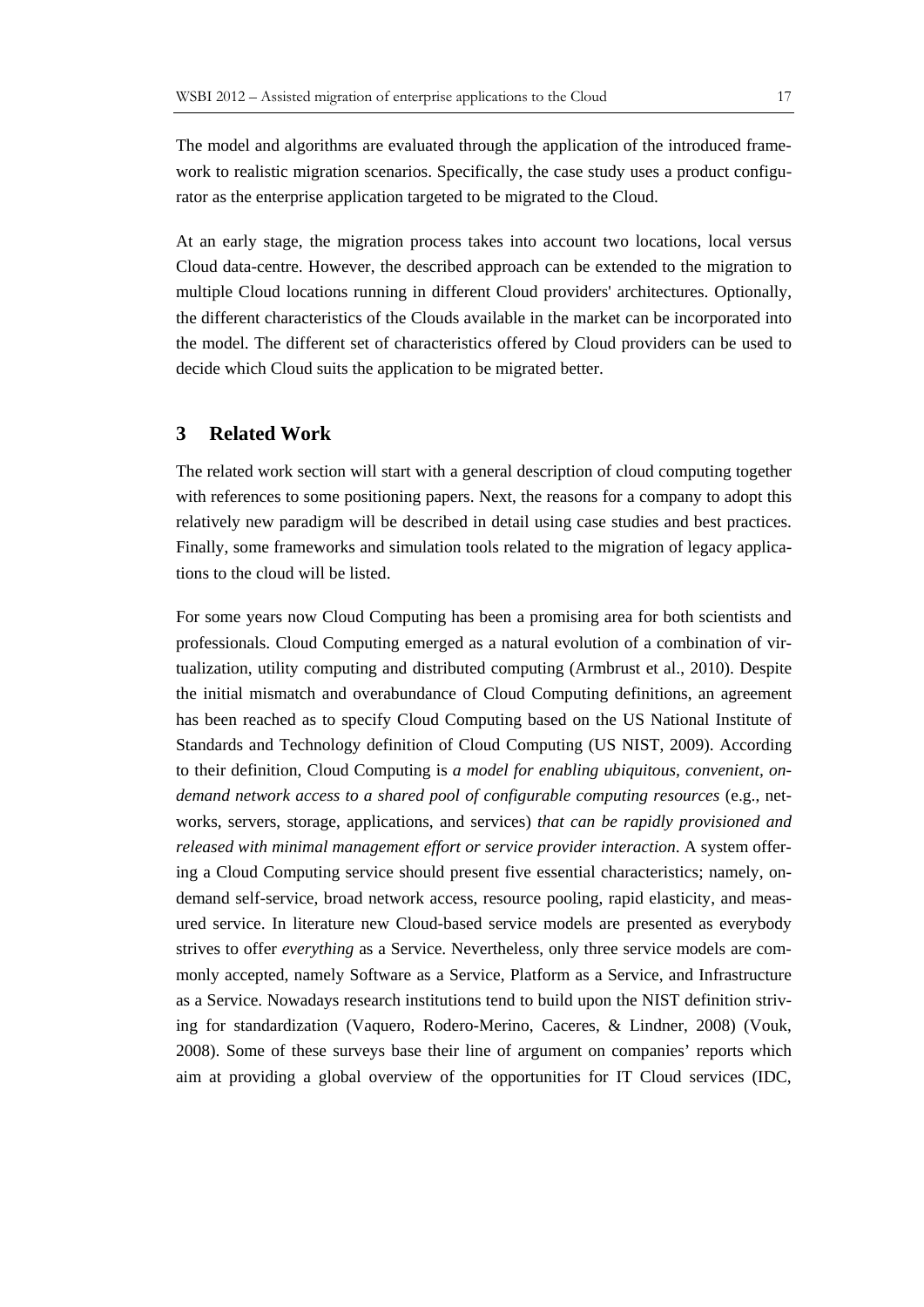2010). Those company reports state how Cloud Computing is an appealing topic not only for academia but for enterprises as well.

Enterprises are attracted by the benefits of migrating to a Cloud-based architecture. However, Cloud Computing not only represents a chance to technically improve modern data centres but it also entails an important change in how services are both provisioned and used (Fox & Griffith, 2009). Therefore, professionals have to consider both the benefits and risks of migrating to a Cloud-based deployment. Moreover, more subtle changes have to be considered as well, such as the organizational changes caused once the responsibilities of the IT department are shifted outside of the organization to external companies, e.g. Amazon (Khajeh-Hosseini, Sommerville, et al., 2010). In literature researchers strive to illustrate the real-life implications of the migration of existing applications to the Cloud by performing case studies with different approaches either technically oriented, more business-oriented or something in between.

On the one hand, some take a technical approach on how to tackle the challenges related to the carrying out of the actual migration or the implications for the software architecture of planning the migration of an application. Some authors (Babar & Chauhan, 2011) focus on the analysis of the requirements of the application to be migrated in order to identify the architectural modifications needed to Cloud-enable an existing application. They state that current architecture evaluation methods do not effectively assess the architecture decisions before their implementation as they do not draw attention to Cloud-related quality features such as scalability and accessibility. Likewise, security aspects have to be borne in mind and integrated in the migration process of legacy systems (Rosado, Gómez, Mellado, & Fernández-Medina, 2012). Due to the fact that each service provider has its own identity management system, a user needs to have multiple digital identities. Therefore, they suggest the use of federated identity management in order to uniquely identify users for each of the services accessed (Seung, Lam, Li, & Woo, 2011).

On the other hand, some authors stress the economic and operational implications of including Cloud Computing in an organization, yet ignoring the inherent technical challenges (Marston, Li, Bandyopadhyay, Zhang, & Ghalsasi, 2011). Following this trend, (Hajjat et al., 2010) study how the overall migration cost is the result of a complex combined effect of applications characteristics in terms of workload intensity, storage capacity, growth rate, and the cost of software licenses. They conclude that horizontal partitioning between in-house and Cloud deployments can be very beneficial for certain applications. (Khajeh-Hosseini, Greenwood, & Sommerville, 2010) shows a 37% system infrastructure cost reduction. Moreover, they exemplify the operational implications of the migration as approximately 1 out of 5 support calls for the analyzed system were avoided.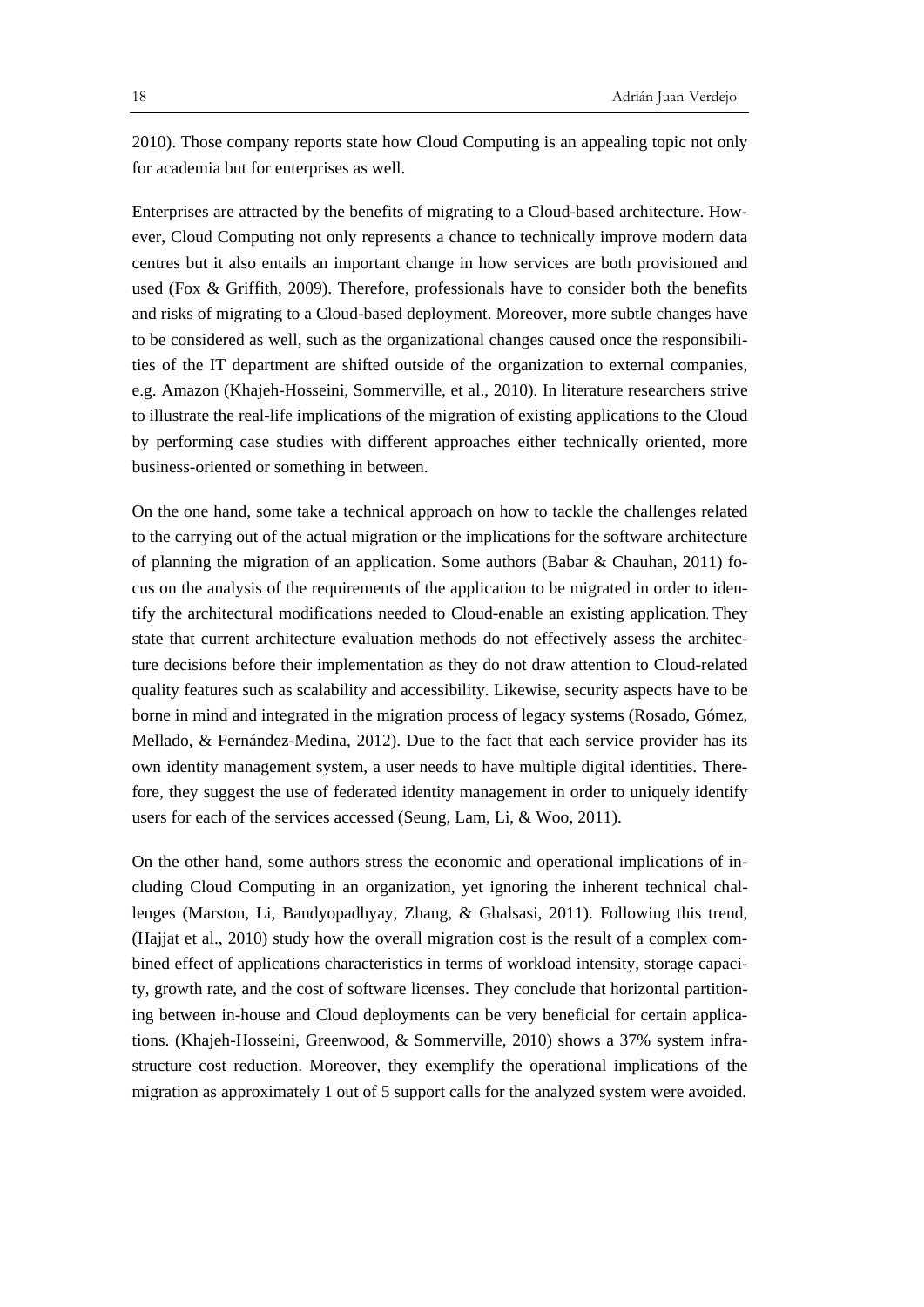Furthermore, some authors avoid taking sides and have adopted a more holistic approach as they abandon the typical reductionist approach and try to emphasize the study of complex systems. (Mohagheghi & Sæther, 2011) have developed an agile, model-driven, toolsupported methodology for the migration to the service Cloud paradigm. They built upon SMART (Lewis, Morris, Smith, & Simanta, 2008) and included business processes into their methodology. Nevertheless, they did not incorporate legal and regulatory constraints. Following this holistic trend, some researchers supply frameworks which consider multiple criteria in order to assess the migration to the cloud.

The *CloudGenious* framework takes into account a large set of heterogeneous criteria and their interdependencies. However, they apply their framework to single-tiered applications. Therefore, they leave out a lot of current enterprise applications which are more complex than that (Menzel & Ranjan, 2011). A similar approach is taken in *Cloudward Bound* as (Hajjat et al., 2010) present a modelling technique for the migration of enterprise applications to the Cloud. Nevertheless, they forgot to include the socio-technical implications of the migration. As validation, they evaluate their algorithms in the migration of an ERP system to the Cloud. Cloud Motion (*CMotion*) is another framework devised to help researchers to solve the issues related to the migration of heterogeneous composite applications. The very nature of these applications, which consist of heterogeneous components noncompliant with any specific interface, hinders the migration process. *CMotion* effectively addresses this problem whereas it does not incorporate enterprise or government policy support into the decision system (Binz, Leymann, & Schumm, 2011). *CloudMIG* is a framework which automates parts of the migration process, such as the extraction of application requirements, the selection of a Cloud-provider and finally the generation of the target architecture (Frey & Hasselbring, 2010). However, they still have to improve their framework to enable it to evaluate migrated applications. Following the same trend, *CloudFlex* focuses on the technical issues related to the migration of a typical three-tiered enterprise application. *CloudFlex* uses load balancing to solve problems related to dynamic performance bottlenecks which appear after the migration but disregards the socio-technical effects of the migration (Seung et al., 2011). The different frameworks explained are often validated using ad-hoc validation methods. In an attempt at facilitating these tasks, some researchers have presented their own framework for modelling, simulation, and experimentation.

With the aim of assisting researchers in the evaluation of the performance of Cloud provisioning policies, application workload models and resources performance, there have been some attempts to develop simulators of Cloud Computing architectures. CloudSim (Calheiros et al., 2011) models VM allocation, network and data centre energy consumption but they focus on a lower level of abstraction, the Infrastructure as a service (IaaS)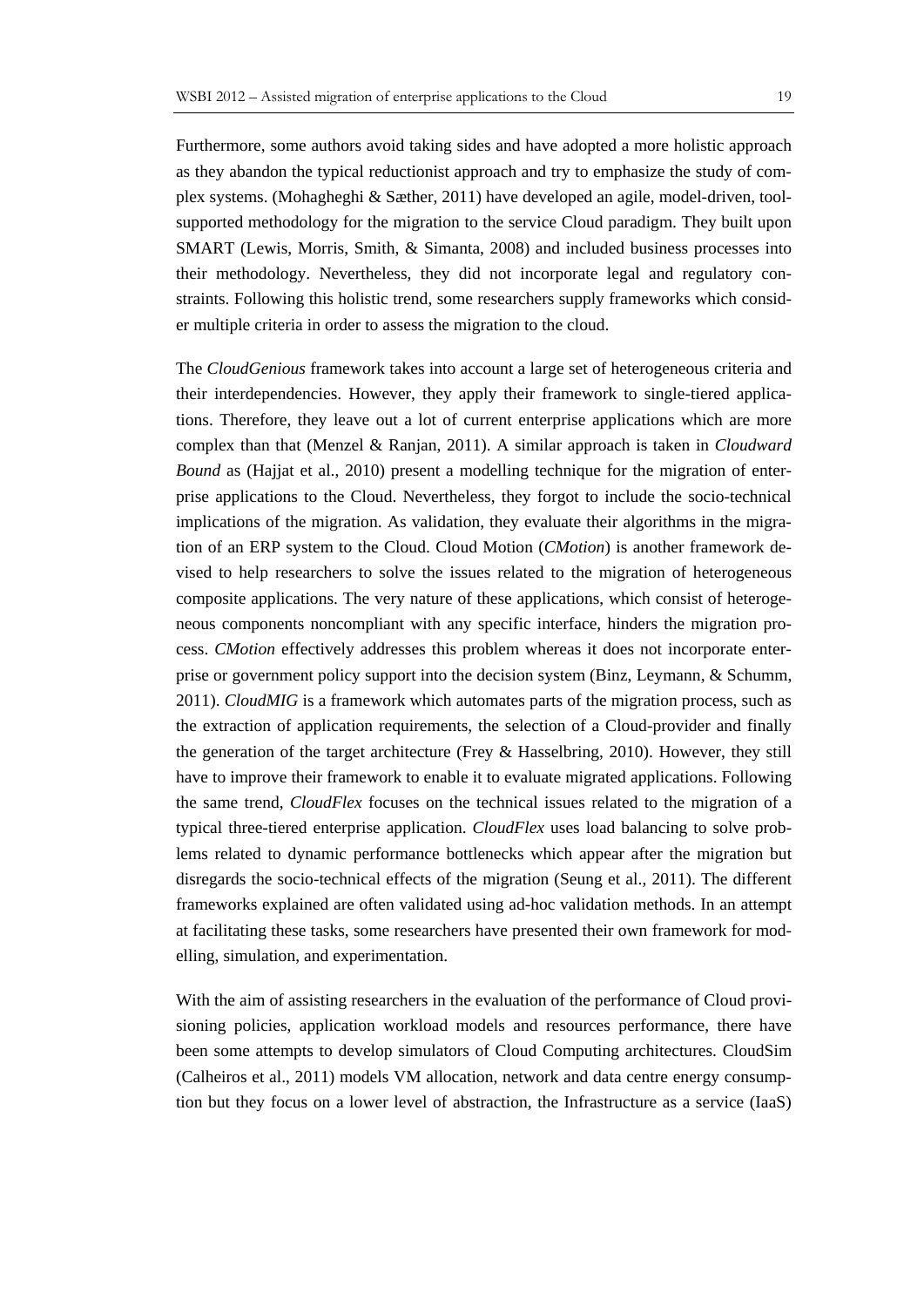level. On the other hand, the presented approach works on the Software as a Service (SaaS) level.

# **4 Approach**

#### 4.1 **Overview**

As stated in the Motivation section, the main goal of this work is to deliver a framework able to automate the decision-making process related to the migration of different components to a virtualized Cloud system. Given the complexity of the migration strategy selection, the process is based on a model (*see* 4.2)4.2 which factors in benefits and costs associated with the migration subject to the fulfillment of the SLA and the respect of policy constraints. It will help developers to perform the efficient migration of existing enterprise applications by adopting a hybrid migration approach. According to this approach, some of the applications' components are kept locally while others are migrated to a Cloud-based infrastructure. The prototypical implementation of the framework determines a migration strategy by using a decision support tool based on a multi-criteria model for component placement. Those criteria consider not only applications' technical characteristics but they also take into account business-related constraints and requirements. The applicability, validity and effectiveness of both the overall framework and the presented model are evaluated.

In order to validate the described approach the migration of an enterprise will be evaluated. The framework will be employed for the migration of a legated Product Configurator system to a hybrid cloud deployment. The Product Configurator is the real application intended to be migrated to a new Cloud-based deployment and the findings obtained during the validation will provide feedback in order to enhance the component placement model and the decision support part of the framework.

Additionally, this work might consider the specific characteristics of the different Cloud providers in order to incorporate them into the component placement model. The migration of a component to a certain Cloud provider instead of to another can be more beneficial due to the characteristics offered by that specific provider. Moreover, this functionality offers different alternatives in order to avoid the vendor lock-in problem.

# 4.2 **Modelling of components placement**

The proposed model can be further explained by the description of the criteria taken into account for the modelling process. Namely, the following: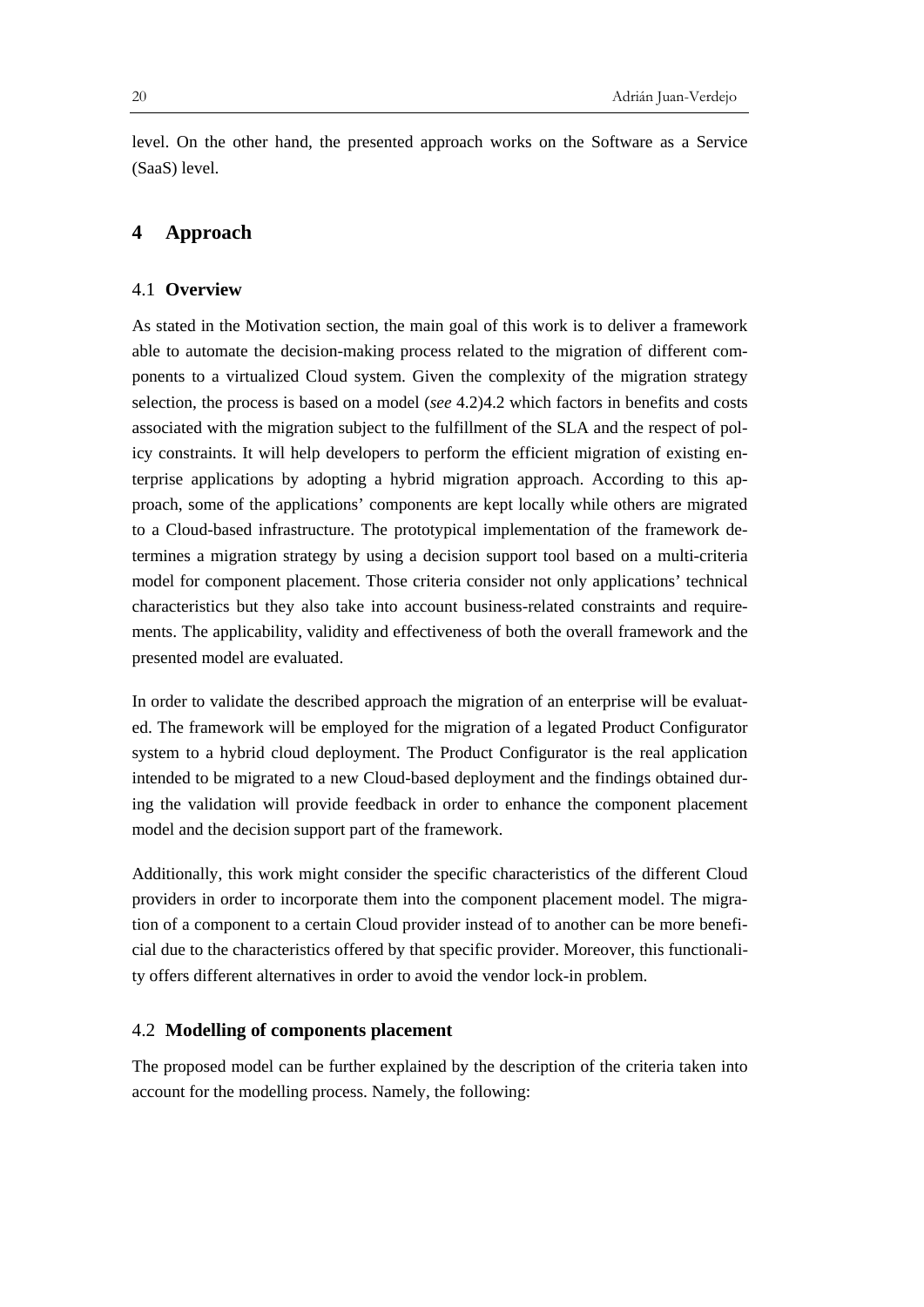Legal and regulatory constraints: often disregarded in literature but very relevant to the approach taken by this work. In this classification, enterprise-specific constraints, industryspecific laws and regulations, and national privacy requirements are contemplated.

Dynamic performance bottlenecks (*see Dynamic Performance Bottlenecks*, also called choke points (Seung et al., 2011)).

Cost reduction thanks to the migration because of the migration of both computation and storage to a Cloud environment.

Data flows between application components Increased transactional delays between components which interact very often. The transaction sizes and frequency will be taken into account together with the transaction delays means and variances. Moreover, the transaction origin and destination will be considered (internal users, external users, different components).

Wide-area communications cost of the actual migration arising from the migration of both data and application state to the Cloud nodes.

Spread and variability of users

1 Within or outside the enterprise premises

Data privacy and sensibility. Due to the impossibility of migrating sensitive data (e.g. credit card numbers), those components highly dependent on these data could be forced to be kept locally in the environment of the frequently accessed data.

The model performs application discovery tasks in order to detect dependencies and interactions between components. Moreover, the model needs input related to the predicted response times of these interactions and how much traffic will happen between the application components.

### 1.1 **Example of the migration of a typical enterprise system**

With the aim of clarifying the approach taken, an example of the migration of a typical enterprise system will be presented in two figures. This example is not founded on any empirical result but it intends to illustrate the presented approach by showing a specific scenario. Figure 1, depicts a typical example of an enterprise system running offpremises, everything runs on the client side and the provider must deploy the application on the client's infrastructure. As in typical enterprise systems today, the system consists of many interdependent components, namely the *migration target component 1*, *2*, and *3*,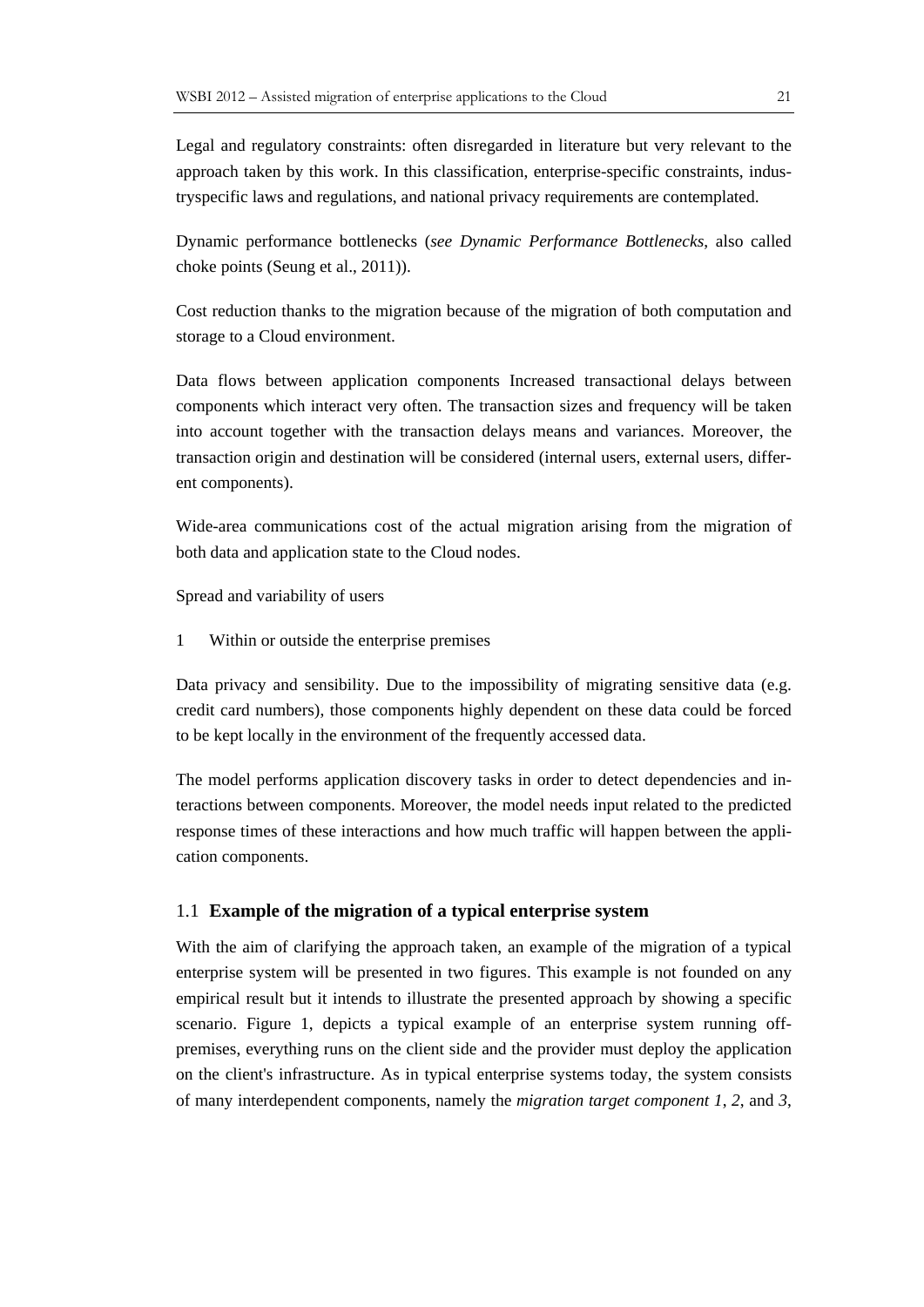the *s1.1* and *s1.2 components*, and the *client-side component*. Moreover, the system interacts with two database management systems, namely *DBMS1* and *DBMS2*. The *migration target components 1*, *2*, and *3* are the components intended for migration and they depend on other components and databases. The *client-side component* presents the data to the user. Finally, the *s1.1* and *s1.2 components* are two components which do not belong to the application to be migrated but to system 1 (*s1*). Nevertheless, the *migration target component 2* interacts with them and therefore *s1.1* and *s1.2* are of relevance to the migration strategy selection. The system does not use virtualization and is not highly scalable.



*Figure 1: Typical Enterprise System today, on-premises deployment2* 

In Figure 2 a new node is included, namely the Cloud provider. The Cloud provider runs the migrated components, namely the *s1.2 component*, the *migration target components 1*  and *3*. On the left side, i.e. the client side, a new component has been created, namely a *broker*, as a result of the migration of parts of the system to the Cloud. Part of the knowledge previously on the migrated components has been transferred to the *broker*. Surprisingly enough, the *migration target component 3* could not be migrated due to its high reliance on database *DBMS1*. It might be because the *migration target component 3*  accesses the database (*DBMS1*) too often or because the traffic load between them is very high. Therefore, moving this component out of the local infrastructure could harm the overall system performance. On the other hand, with respect to the migrated components, a component which was not targeted (*s1.2 component* in Figure 2) has been shifted to the Cloud provider along with *migration target components 2* and *3*. This decision could be taken in order to avoid an SLA infringement due to an increased transactional delay in case the *s1.2 component* would have been kept on the client side.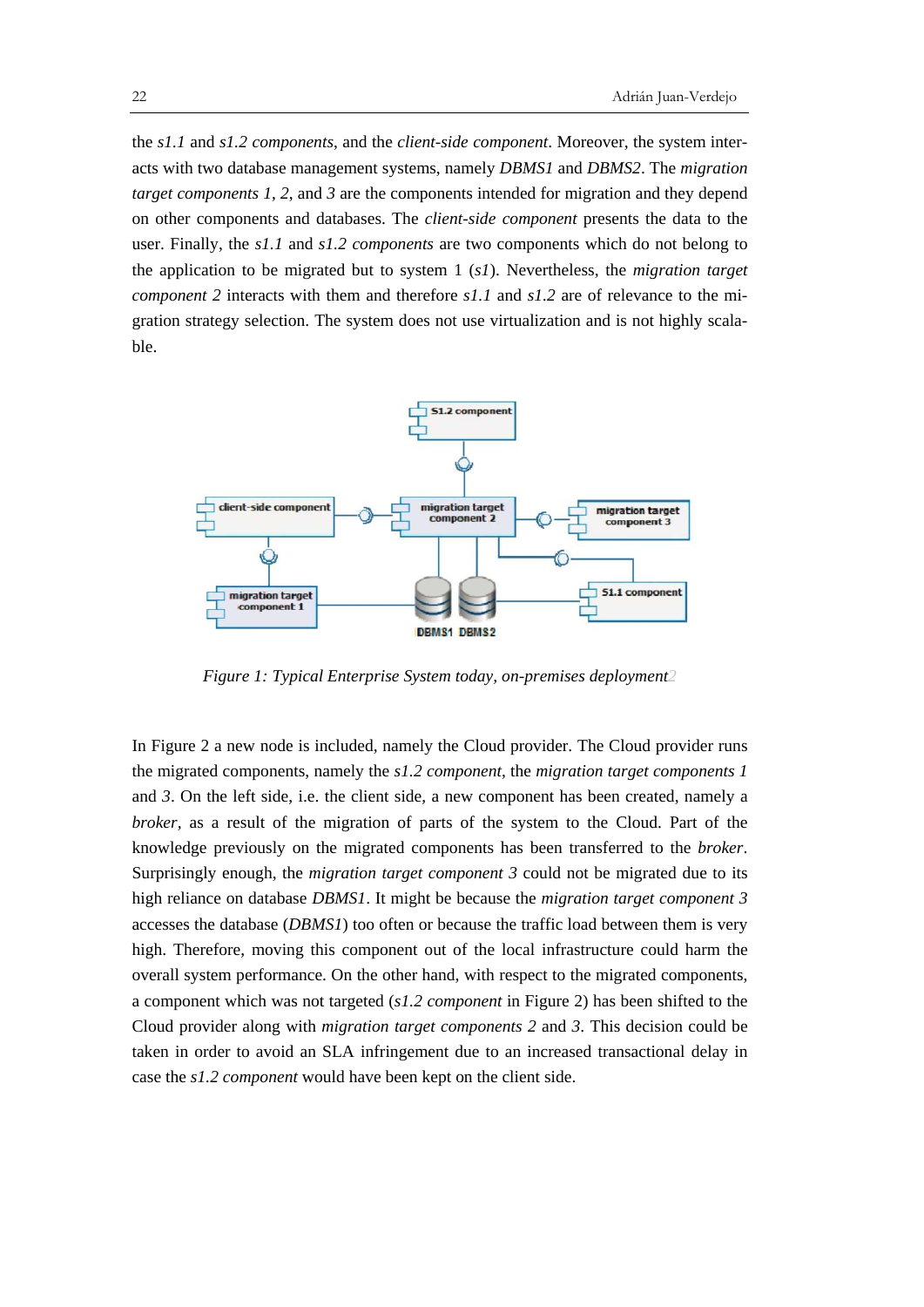

*Figure 2: Hybrid migration approach*

#### *Dynamic Performance Bottlenecks*

Typical enterprise applications today, like the one presented, employ multi-tiered architecture with lots of components which depend on each other. This fact entails some design challenges which have the potential to hinder the migration process. In this respect, it is important to bear in mind applications' performance bottlenecks and their dynamic nature. As an application scales in a horizontal fashion, a dynamic performance bottleneck might move from one part of the system to another.



*Figure 3: Typical three-tiered enterprise application* 

In Figure 3, a typical three-tiered enterprise application is depicted in order to exemplify the concept of dynamic performance bottleneck and how it affects a migrated application. It does therefore not arise from any empirical finding but it is just an illustrative example.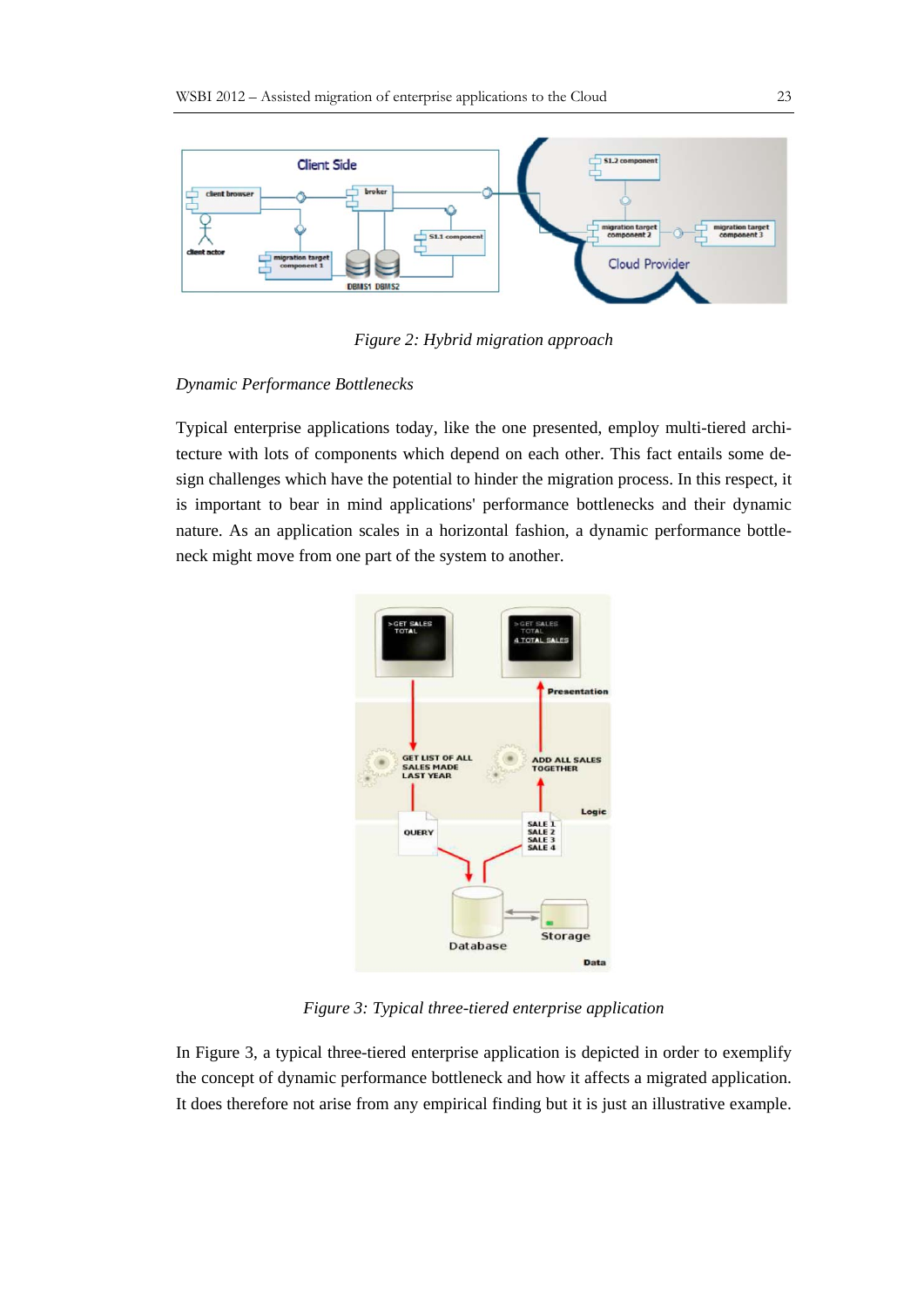At the bottom of Figure 3, the back-end layer (Tier-1) consists of a database which interacts with the components in the immediately superior level (Tier-2), which belong the business logic layer. The business logic components query the database in order to get information related to the sales made the previous year. Finally, the layer at the top, the front-end layer, presents the data to the user (Tier-3).

Such a deployment has some effects on the dynamic performance bottlenecks as they might shift to different parts of the system as the system scales out. Let us assume that in Figure 3 the components of the business logic layer (Tier-2), which get their data from the bottom layer, are the current bottleneck of the application. As a result of the utilization of the proposed framework, Tier-2 components might be selected as target components to be migrated to the Cloud in order to keep up with the SLA. Let us assume that due to this decision the system performance keeps on improving until so many requests are sent to the back-end layer that its components cannot respond timely to the requests of the upper-layer. At this point, the dynamic performance bottleneck has been shifted from where it initially was, Tier-2, to the back-end layer. The depicted framework might then decide, by using the presented model (*see* Modelling of components placement), that the bottom layer should be scaled out in an attempt to improve the system performance. However, the requirements related to enterprise policies and data privacy are also factored in the presented model. Therefore, the decision support system could bring about a different migration strategy in order to meet those requirements too.

#### 1.1 **Evaluation**

Aiming at evaluation, a legated Product Configurator will be migrated to a virtualized environment by using the provided framework. As a result the application will be hosted partly on the Cloud and locally. It will be used as a case study to show the advantages of a hybrid approach as a cloudenabling. Moreover the validation will show that the model for component placement effectively works and respect the SLA and enterprise-specific constraints. Firstly, the application used as a case study to exemplify the advantages of the presented approach will be modelled in order to describe it in terms of the nature of the users (internal, external) and its components (back-end, business logic, front-end). Moreover the transactions from the users to the front-end components (thin clients) or business logic components (thick clients), and the transactions between components will be analyzed. Once this model is ready, the typical communications happening in the system will be measured on an end-to-end fashion as well as the transactions between users and components and between different components will be assessed. As a result, communication delays between local components, migrated components, internal users, and external users will be estimated. In addition to the overall transaction sizes and their frequency, the transactions between components will be carefully taken into account as they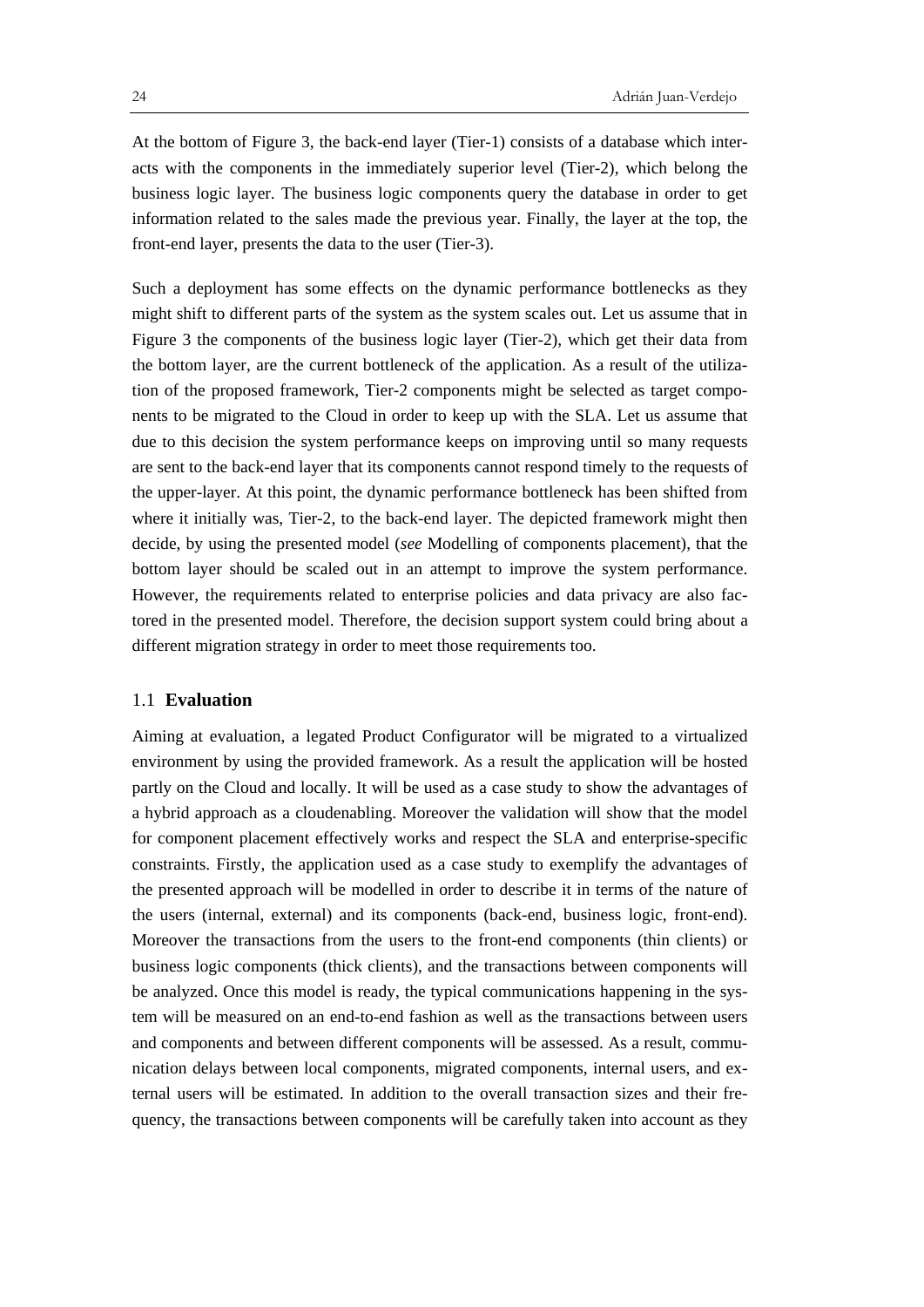could have a large effect on the migration strategy. As an example, the migration of a business logic component to a Cloud environment might not be beneficial whereas its migration together with the back-end it deeply rely on in order to satisfy users' requests, may imply great economical gain at little transactions cost. The presented framework will use the model of the application in order to estimate the migration benefits and communication costs in order to recommend a migrated deployment (in case it is beneficial) depending on the maximum delays allowed for the application and their variance. On the one hand, the benefits will be calculated from the migration to the Cloud of both computation and storage (Khajeh-Hosseini, Greenwood, et al., 2010). On the other hand, the communication costs are related to the migration of data and application state to the Cloud (Armbrust et al., 2010). Additionally, it will be verified that the traffic is routed accordingly to the final migrated deployment in order to profit from the new architecture. For example, users external to the architecture are routed to the components on the Cloud as far as it is possible.

# **2 Research Method**

It is argued for a design-oriented information systems approach (Österle et al., 2010), in which a system is build up bearing the conceptual design in mind while taking into account both applicable restrictions and limitations. However, the precise steps might either change as this work evolves and some steps may be executed iteratively until an appropriate outcome is reached. Nine steps have been identified: 1. Conduct a literature review on: Cloud Computing and Internet data centres, case studies, frameworks and approaches to the migration of legacy applications to the Cloud, descriptive modelling techniques, application discovery, and distributed system economics. 2. Conduct interviews or have informal meetings with other member of the scientific and professional communities in order to clearly identify and further define the relevant problems. 3. Choose the correct Hybrid Cloud approach to create a framework for the migration of legacy enterprise applications to the Cloud. 4. Clearly define the modelling of components' placement. 5. Use the migration of a product configurator to the Cloud as a real-world use case to exemplify and evaluate the framework and defined models. 6. Conduct experiments based on a realworld use case to be deployed in an enterprise environment with the resulting realistic evaluation. 7. Statistically analyse the performed measurements and use those results in order to improve the modelling of component placement. 8. (Optional) Study the migration to different Cloud providers depending on the specific requirements of the application. 9. Gather all the experience, observations and experimental results in a doctoral dissertation.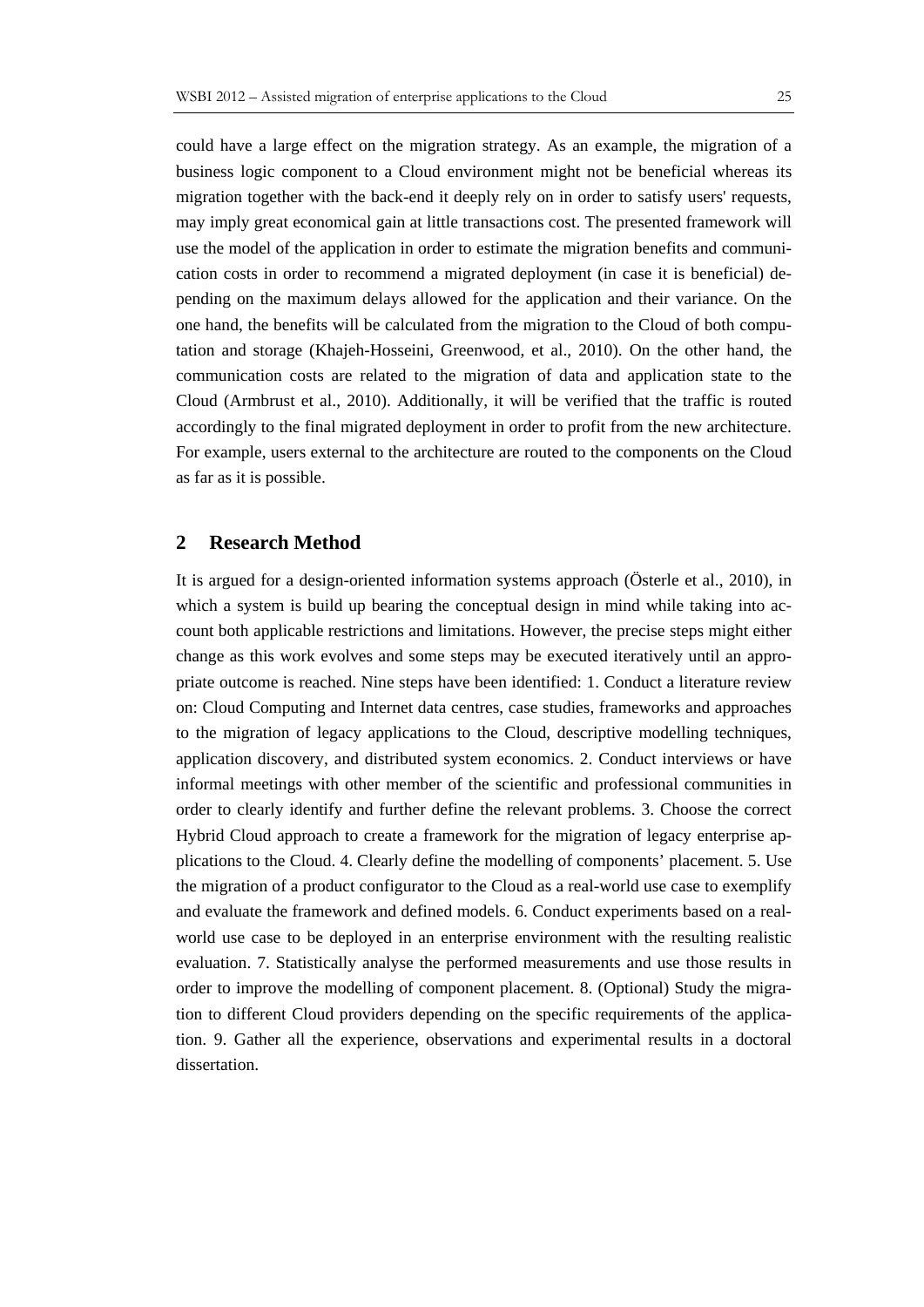# **3 Conclusions and Acknowledgements**

Although the Cloud offers many benefits, the migration to a cloud-based architecture needs to be carefully planned. Organizations need to take many criteria into account in order to adopt an adequate migration strategy to select the appropriate parts of the application and target infrastructure for the migration. This paper calls for a framework to assist in the migration following a hybrid Cloud deployment in which parts of the application are kept locally and which parts are migrated. Decision making is supported by a model for component placement. Finally, both the framework and models are validated in a real-case scenario, namely a Product Configurator. This research has been supported by the FP7 Marie Curie Initial Training Network "RELATE" for research on Engineering and Provisioning of Service Based Cloud Applications. Grant Agreement No. 264840. **7** 

#### 4 **References**

- Armbrust, M., Fox, A., Griffith, R., Joseph, A. D., Katz, R., Konwinski, A., . . . Stoica, I. (2010). A view of cloud computing. *Communications of the ACM, 53*(4), 50-58.
- Babar, M. A., & Chauhan, M. A. (2011). *A tale of migration to cloud computing for sharing experiences and observations.* Paper presented at the SECLOUD '11 Proceedings of the 2nd International Workshop on Software Engineering for Cloud Computing.
- Binz, T., Leymann, F., & Schumm, D. (2011). *CMotion: A Framework for Migration of Applications into and between Clouds*.
- Calheiros, R. N., Ranjan, R., Beloglazov, A., De Rose, C. A. F., & Buyya, R. (2011). CloudSim: a toolkit for modeling and simulation of cloud computing environments and evaluation of resource provisioning algorithms. *Software: Practice and Experience, 41*(1), 23-50.
- Fox, A., & Griffith, R. (2009). Above the clouds: A Berkeley view of cloud computing. *Dept. Electrical Eng. and Comput. Sciences, University of California, Berkeley, Rep. UCB/EECS, 28*.
- Frey, S., & Hasselbring, W. (2010). *Model-Based Migration of Legacy Software Systems to Scalable and Resource-Efficient Cloud-Based Applications: The CloudMIG Approach*.
- Hajjat, M., Sun, X., Sung, Y. W. E., Maltz, D., Rao, S., Sripanidkulchai, K., & Tawarmalani, M. (2010). *Cloudward bound: planning for beneficial migration of enterprise applications to the cloud*.